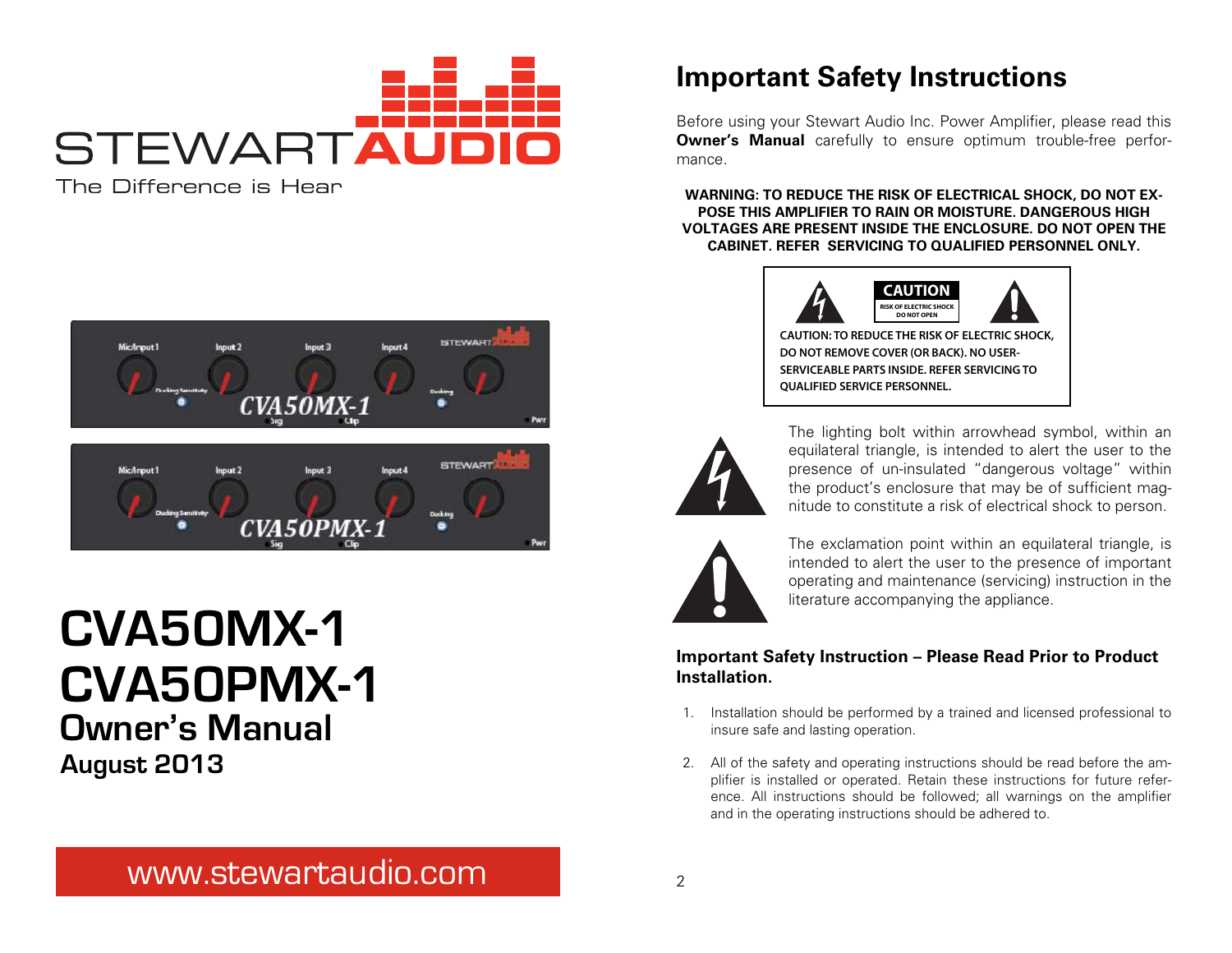- 3. The amplifier should be situated so that its location and position does not interfere with its proper ventilation. For example, the amplifier must not be placed on a rug, bed, sofa or similar surface that impedes airflow across the chassis. Airflow through the ventilation openings should be unobstructed.
- 4. This amplifier should not be used near water, for example, near a bathtub, in a wet basement, near a swimming pool, etc. This amplifier is intended to be operated in a controlled indoor environment.
- 5. Do not place the amplifier near heat sources such as radiators, heat registers, stoves, or other appliances that produce heat.
- 6. The amplifier should only be connected to 120 VAC, 60 Hz power supply. Do not defeat the ground or polarization of the power plug.
- 7. Route power cord and other cables so that they are not likely to be walked on, tripped over or stressed. Pay particular attention to condition of cords and cables at plugs and at the point where they exit the amplifier. To prevent risk of fire or injury, damaged cords and cables should be replaced immediately.
- 8. Clean the amplifier with a clean, damp cloth. Do not use solvents or abrasive cleaners. Never pour any liquid on the amplifier.
- 9. When left unused for a long period of time, the power cord should be unplugged form the outlet.
- 10. Damaged Amplifiers requiring service should be repaired by a qualified service technician when:
	- a. The power cord or AC plug has been damaged.
	- b. Objects have fallen, or liquid has spilled into the unit.
	- c. The amplifier has been exposed to rain or other moisture.
	- d. The amplifier does not appear to operate normally or exhibits a marked change in performance.
	- e. The amplifier has been dropped or the enclosure damaged.
- 11. The user should not attempt to service the amplifier beyond that described in the operating instructions. All other servicing should be referred to qualified service personnel.

# **Table of Contents**

| 3.2 Controls, Indicators, and Connectors  15  |
|-----------------------------------------------|
|                                               |
|                                               |
|                                               |
| 6 Warranty Information <b>Constitution</b> 22 |
|                                               |
|                                               |
|                                               |
| 8 Notes 26                                    |



**This amplifier proudly designed and manufactured in the USA.**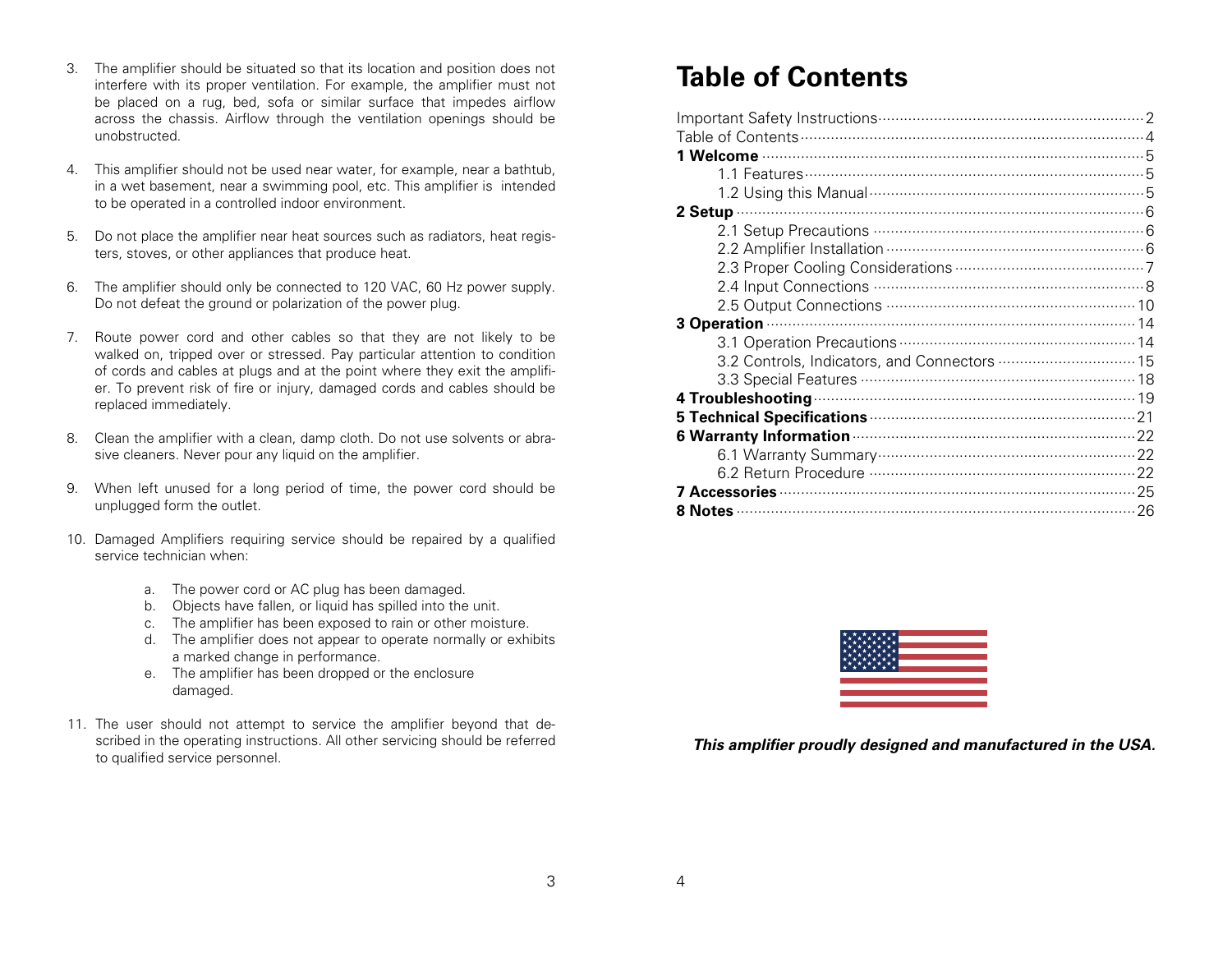# **1 Welcome**



Congratulations on the purchase of your new Stewart Audio CVA50MX-1 / CVA50PMX-1power amplifier. This amplifier has been designed and built to provide you with years of high-quality audio performance and trouble-free operation. If after reading this manual you should have any questions concerning amplifier installation and operation, please contact your Authorized Stewart Dealer, or you may contact us directly using the contact information provided on the back of this manual.

## **1.1 Features**

Your Stewart Audio CVA50MX-1 / CVA50PMX-1 amplifier is the result of years of experience in the design and manufacture of quality amplifiers. As such it provides a combination of performance and operational benefits that simply cannot be found in conventional amplifiers.

- Sub Compact 1/3 rack package
- 4 input mono mixer amplifier Ī
- Music and fire alarm muting
- Clean full–range dynamic power
- Signal Sense Technology for Energy Star Compliance
- Multiple mounting options
- External inline power supply
- Made in the USA

## **1.2 Using this Manual**

In order to obtain maximum performance from your CVA50MX-1 / CVA50PMX-1 Amplifier, please take time to read this brief owner's manual and carefully follow the guidelines for connection and operation.

This manual provides you with the information necessary to safely install and operate your new CVA50MX-1 / CVA50PMX-1 amplifier in the most common scenarios. If you find yourself requiring additional assistance, please feel free to contact your Authorized Dealer, or you may contact us directly using the information provided on the back of this manual.

# **2 Setup**

# **2.1 Setup Precautions**



**CAUTION: Before installing your amplifier, make sure that you have read the Important Safety Precautions at the beginning of this manual.** 

## **2.2 Amplifier Installation**

The CVA50MX-1 / CVA50PMX-1 incorporates a number of different mounting options in order to fit your installation needs.

### **2.2.1 Pole-Mounting**

The CVA50MX-1 / CVA50PMX-1 has mount holes on both the top as well as the side of the unit which can be used with the AV-Pole bracket available from Stewart Audio.





**Part Number: AV-Pole**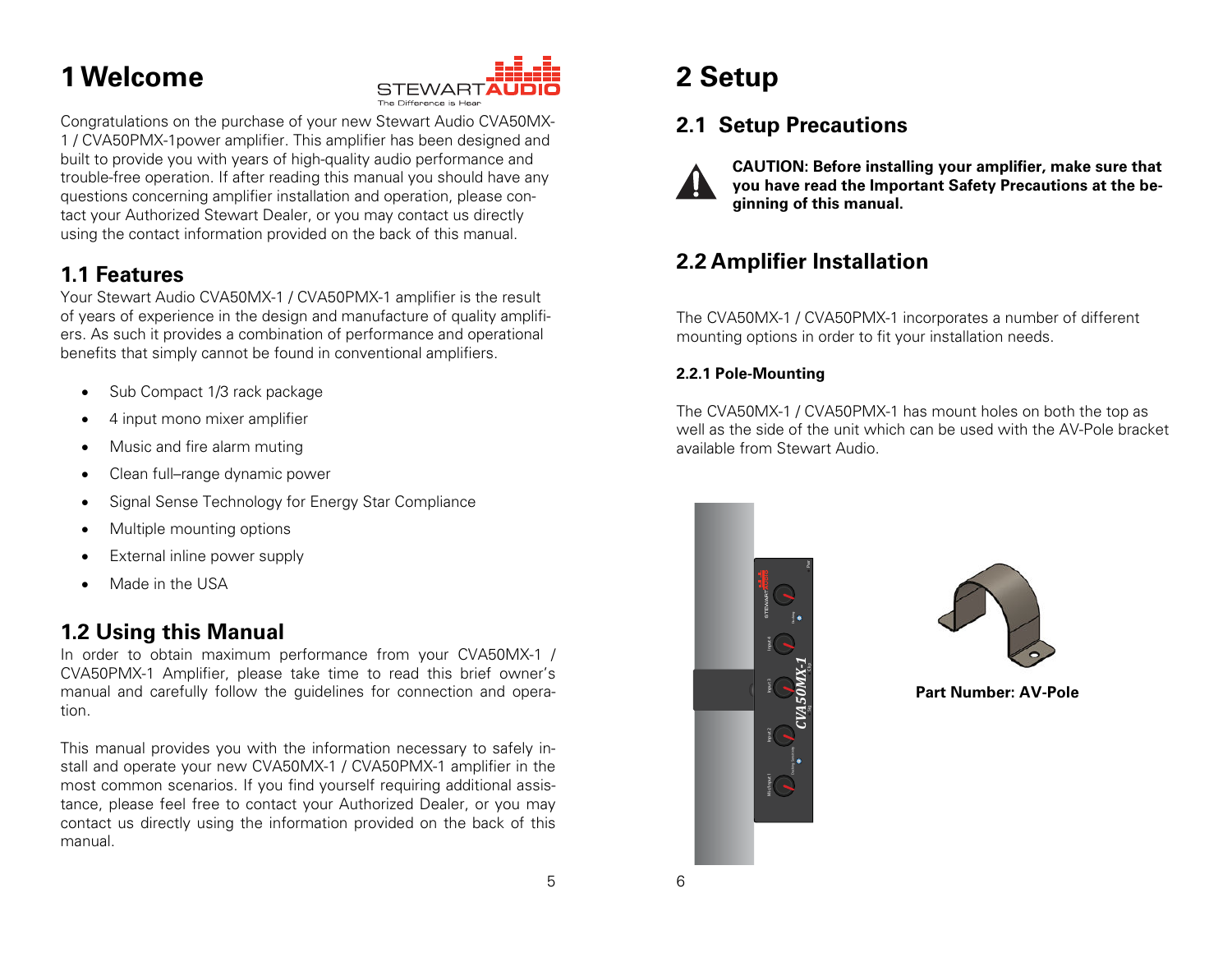#### **2.2.2 Product Dimensions**



## **2.3 Proper Cooling Considerations**

Because the CVA50MX-1 / CVA50PMX-1 regulates its temperature using convection cooling and no fans, the amplifier must be given adequate space to allow for proper airflow. Do not stack the amplifiers on top of each other or mount it in a way that other equipment will block airflow through the case.



**CAUTION: Inadequate airflow to the amplifier can cause the amplifier to overheat and potentially become damaged in the process. Be sure to provide plenty of air space to allow for convection cooling.** 

## **2.4 Input Connections**

The CVA50MX-1 / CVA50PMX-1 has 4 inputs which are mixed into the final mono output. The first input channel is for a balanced microphone and the rest are stereo, unbalanced inputs. All stereo inputs are summed to mono prior to being mixed.

#### **CVA50MX-1-xxV (70V or 100V):**

When a signal is applied to input 1, inputs 2-4 will be ducked as per the setting of the "duck" control. The level for each input channel is set with the corresponding control. The master volume control and remote volume set the level of all inputs including input 1.

#### **CVA50PMX-1-xxV (70V or 100V):**

When a signal is applied to input 1, inputs 2-4 will be ducked as per the setting of the "duck" control. The level for each input channel is set with the corresponding control. The master volume control and remote volume set the level of inputs 2-4. The input 1 level control is independent and not affected by the master or remote controls.

## **2.4.1 Input 1—Microphone**

The first input channel is for a balanced microphone and includes an adjustable pre-gain as well as phantom power for the use of condenser microphones. A pin-out diagram compatible with the CVA50MX-1 / CVA50PMX-1 is included below. For pre-gain adjustment and phantom power, refer to **Section 3.2.2.**

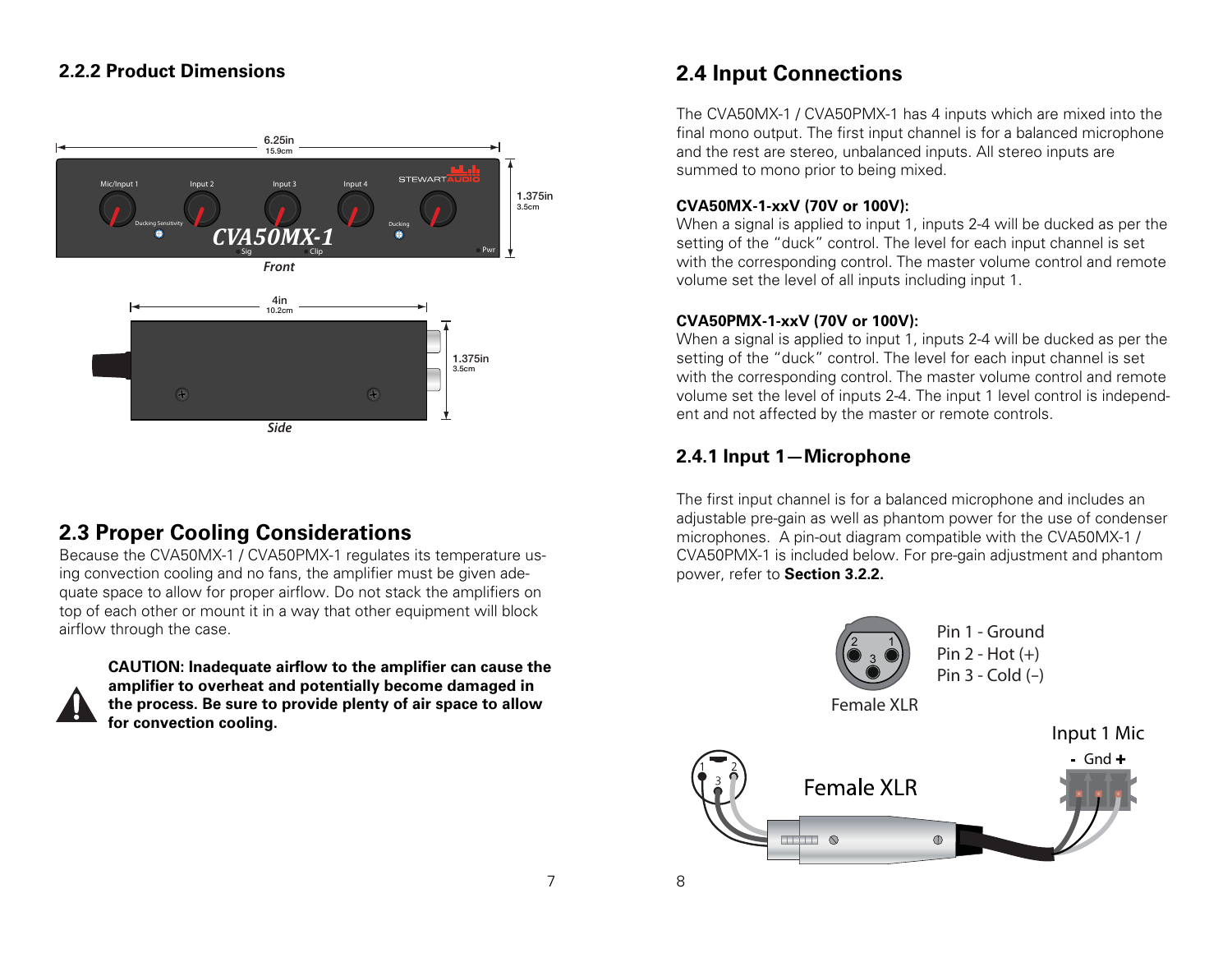#### **2.4.2 Input 2—RCA**

The second input channel is a stereo RCA jack which is then summed to mono before the final output. Refer to the diagram below for wiring directions.



#### **2.4.3 Input 3—Stereo Euroblock**

The third input channel is a euro block connector which can be wired to any unbalanced input. Should you be wiring up a stereo source, use both the left and right pins of the connector. A mono source will only require the use of the ground and left pins.

#### **2.4.4 Input 4—Stereo 3.5mm**

The second input channel is a stereo RCA jack which is then summed to mono before the final output. Refer to the diagram below for wiring directions.



## **2.5 Output Connections**

Stewart Audio recommends using high-quality speaker wire and connectors to send the output signal of your amplifier to the speakers. The gauge of the wire will be dependent on both the output type used (4/8 ohm, 25V/70V, or 25V/100V) as well as the length of the run to the speakers. Use the following tables as a guideline when selecting your wire gauge.

#### **4/8 Ohm Installation**

| <b>Distance</b> | <b>Wire Gauge</b> |
|-----------------|-------------------|
| Up to $25$ ft.  | 16 AWG            |
| $26-40$ ft.     | 14 AWG            |
| $41 - 60$ ft.   | 12 AWG            |

#### **25V/70V/100V Installation**

| <b>Distance</b> | <b>Wire Gauge</b> |
|-----------------|-------------------|
| Up to 500 ft.   | 22 AWG            |
| $500-1000$ ft.  | 20 AWG            |
| Over 1000 ft.   | 18 AWG            |

Speaker leads connect by means of terminal block connectors supplied with the unit. Strip speaker leads 1/4" and insert into connector observing proper polarity. With a small, flat-blade screwdriver, tighten the screw until the leads are held securely in place. Inspect for possible shorts or broken wires.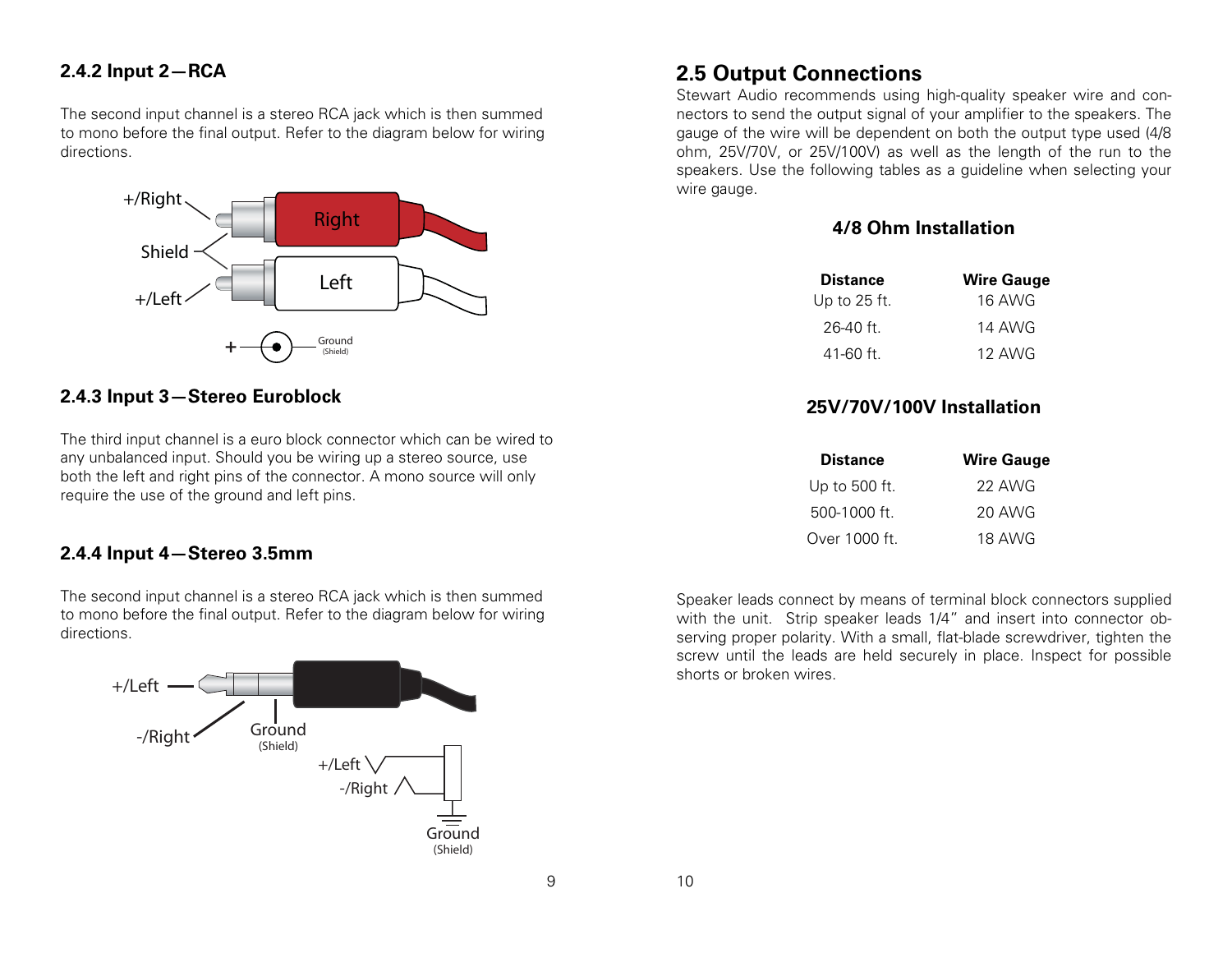### **2.5.1 25W x 2 @ 4/8 ohms**

The CVA50MX-1 / CVA50PMX-1 allows for two output channels into 4 or 8ohms at 25 watts a channel. Both channels will have identical mono output, they will not correlate to left or right channels. Refer to the diagram below when connecting speakers in this setup.



The CVA50MX-1 / CVA50PMX-1 can bridge it's 4/8 ohm output into one 50W channel. This can be done by connecting standard speakers to the +25V output, similar to using a 25V constant voltage system without the transformers. Refer to the diagram below when connecting speakers in this setup.





#### \*25V/70V or 25V/100V based on model selection.

\*25V/70V or 25V/100V based on model selection.

11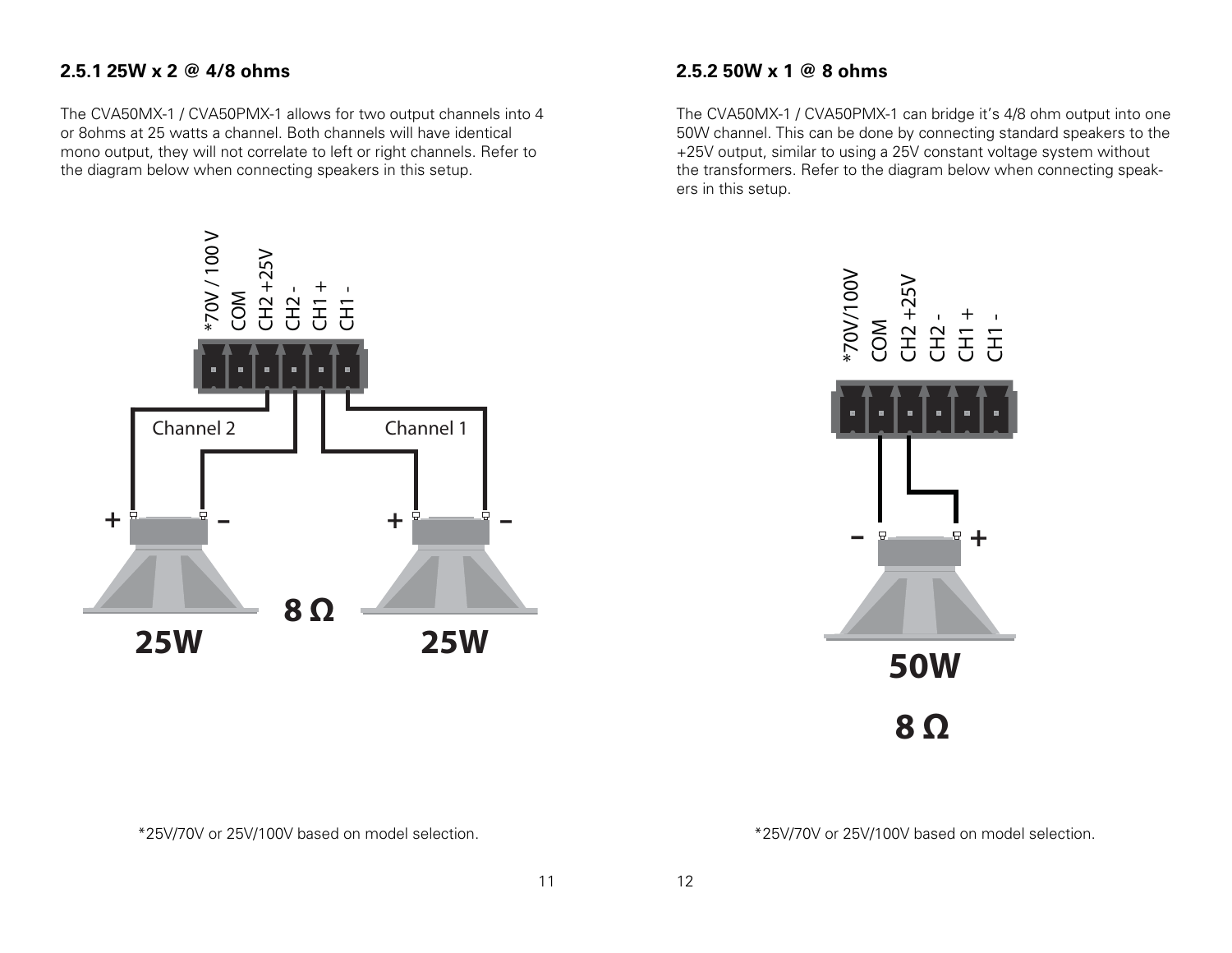## **2.5.3 Constant Voltage (25V/70V/100V)**

The CVA50MX-1 / CVA50PMX-1can additionally be setup as a constant voltage amplifier for a distributed audio solution. It is capable of supplying both 25V and 70V output or 25V and 100V output. Refer to the following diagrams below when connecting speakers.



\*25V/70V or 25V/100V based on model selection.

## **2.5.3 Line Out**

The CVA50MX-1 / CVA50PMX-1 includes a post-mix unbalanced Line Out on the rear of the amplifier using a 2-pin Euroblock connector. This can be used for Assisted Listening applications, recording, or daisychaining multiple amplifiers.

# **3 Operation**

## **3.1 Operating Precautions**

- 1. Before use, your amplifier must be configure for proper operation, including input and output wiring hookup. Improper wiring can result in damage to equipment or potentially harm to the operator. Consult section 2 for setup instructions.
- 2. Tampering with the circuitry, or making unauthorized changes is not only dangerous but may also violate local regulations.
- 3. Use care when making connections between the amplifier and the input or output equipment. Using equipment that is not capable of handling the output wattage may lead to permanent damage.



**NOTE: Stewart Audio will not be held responsible for damage to your CVA50MX-1 / CVA50PMX-1 or connected equipment if the instructions in this manual are not followed.**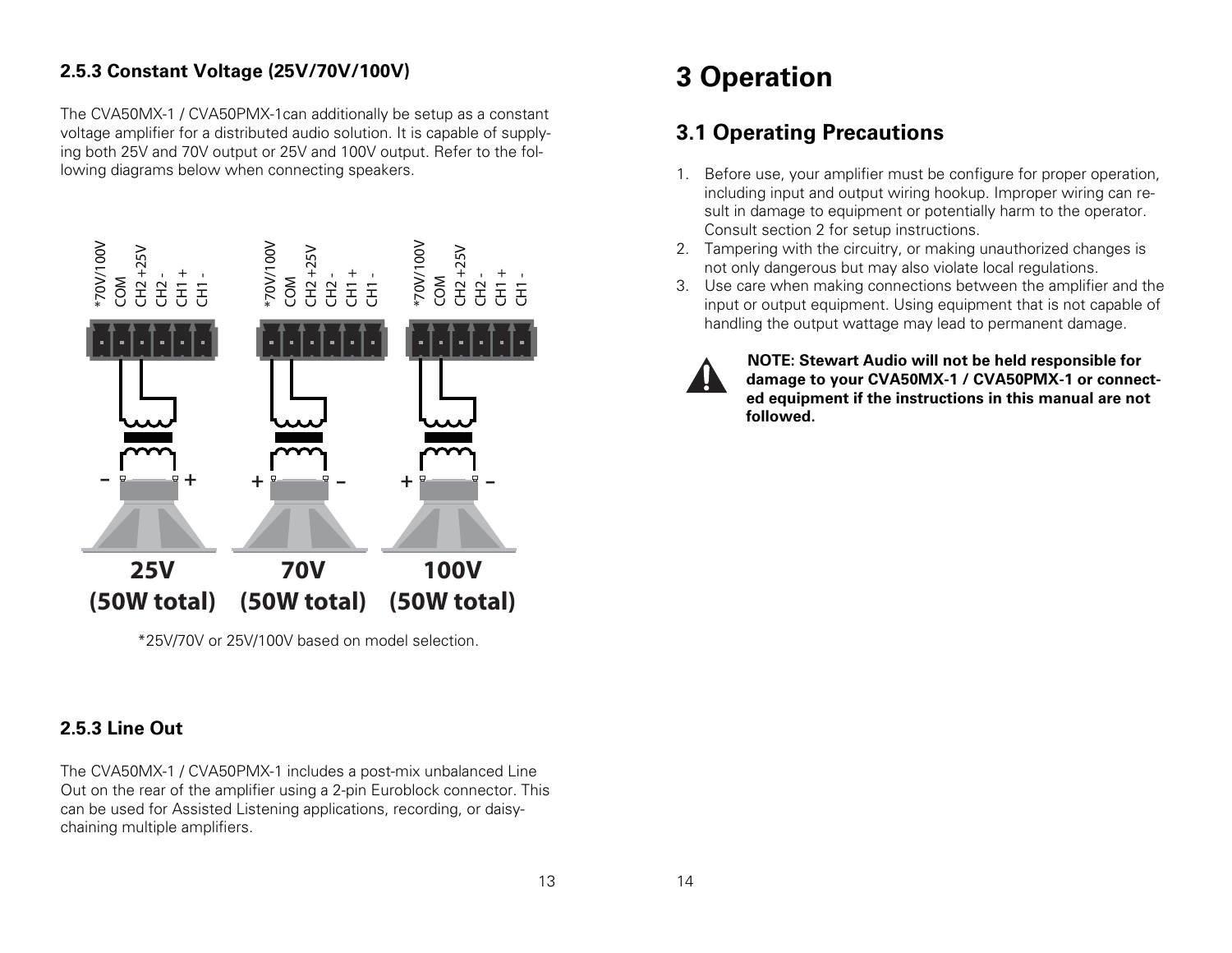## **3.2 Indicators and Controls**



| Input Volume Controls                    | Remote Volume Control<br>9          |
|------------------------------------------|-------------------------------------|
| $\mathbf{2}$                             | Remote Muting                       |
| Master Volume Control                    | 10                                  |
| Ducking Sensitivity Knob<br>$\mathbb{B}$ | Line Out                            |
| Ducking Knob                             | Input 4 - Stereo 3.5mm              |
| 4                                        | 12                                  |
| Signal Present Indicator LED             | Input 3 - Stereo Euroblock          |
| 圖                                        | $\sqrt{13}$                         |
| Clip Indicator LED<br>(б                 | 14 Input 2 - Stereo RCA             |
| Power Indicator LED                      | Input 1 - Balanced Microphone<br>15 |
| Output Euroblock                         | Microphone DIP Switches             |
| 8                                        | 16                                  |

#### \*CVA50MX-1:

When a signal is applied to input 1, inputs 2-4 will be ducked as per the setting of the "duck" control. The level for each input channel is set with the corresponding control. The master volume control and remote volume set the level of all inputs including input 1.

#### \*CVA50PMX-1:

When a signal is applied to input 1, inputs 2-4 will be ducked as per the setting of the "duck" control. The level for each input channel is set with the corresponding control. The master volume control and remote volume set the level of inputs 2-4. The input 1 level control is independent and not affected by the master or remote controls.

#### **3.2.1 Indicators**

The CVA50MX-1 / CVA50PMX-1 has 3 front panel LED indicators. The power indicator (Pwr) will illuminate bright blue when power is supplied to the amplifier. If power is supplied but the LED is off, this means that the amplifier is in sleep mode. Once signal is detected by the Signal Sense circuit, the LED will turn back on.

The Signal Present indicator (Sig) will illuminate green when signal is detected on any of the 4 input channels.

The last indicator is the Clip/Distortion LED. This indicator means that one of the input signals is too "hot" and will sound distorted when amplified. To fix this, the gain should be reduced at the preamp or mixer level.

### **3.2.2 Controls**

All CVA50MX-1 / CVA50PMX-1 controls are located on the rear of the unit. There is no power switch so the CVA50MX-1 / CVA50PMX-1 will turn on whenever power is supplied to it. The CVA50MX-1 / CVA50PMX-1's Signal Sense Technology (SST™) will power up the amplifier from sleep when a signal is detected. After 5 minutes without an input signal the amplifier will go into sleep mode.

The front panel contains a volume control for each input channel as well as a master volume. It also contains 2 recessed controls for the microphone ducking. For more information on this, refer to **section 3.3.2.** 



**Note: For the highest sound quality, leave the master volume knob as low as possible and increase the channel volume before increasing the master volume.**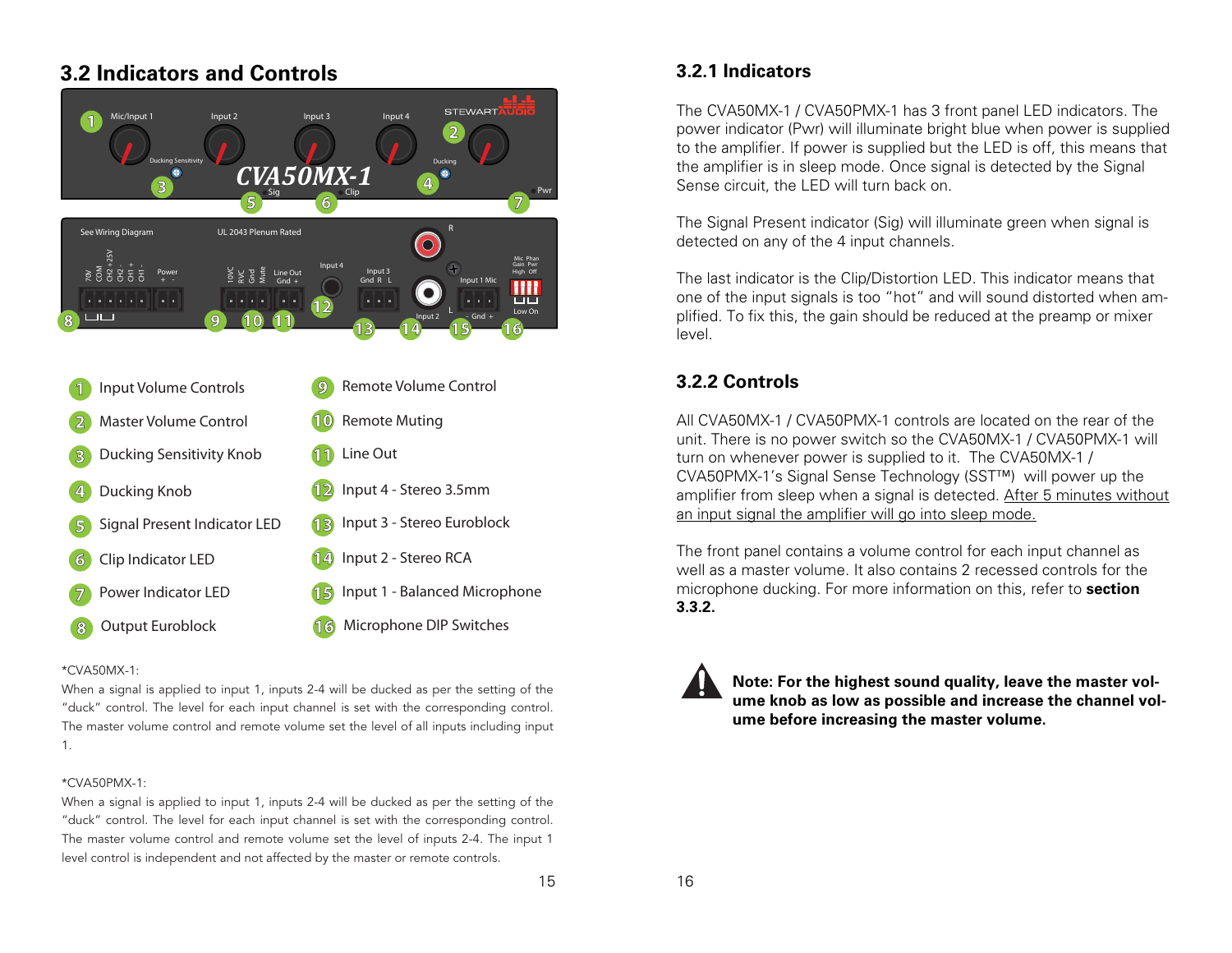The rear panel of the CVA50MX-1 / CVA50PMX-1 includes a set of 4 DIP switches which control both the pre-gain of the microphone as well as the +48VDC phantom power.

The "Mic Gain" setting will adjust for the sensitivity of microphones by different manufacturers beyond what the volume control offers. If the microphone is generally too loud, select the "High" setting by pushing both switches up. If the microphone is generally too quiet, select the "Low" setting by pushing both switches down.

If you are using a condenser microphone requiring +48VDC phantom power to operate, slide both switches down. Otherwise, leave the switches in the "up" position.

The diagram below is an example of a condenser microphone (requiring phantom power) and is loud enough without additional pre-gain supplied by the amplifier.



## **3.3 Special Features**

## **3.3.1 Signal Sense Technology**™

Stewart Audio's Signal Sense Technology™ puts the amplifier into an Energy Star compliant sleep mode after five minutes of no signal being detected on any input channels. The blue Power Indicator LED will go off and the amplifier will wait for signal to be present again. Once signal is present, the amplifier will return to normal operation.

## **3.3.2 Microphone Ducking**

The CVA50MX-1 / CVA50PMX-1 includes a ducking feature which allows the microphone channel (Input 1) to talk over the other 3 channels. When a loud enough sound is detected on Input 1 it will lower channels 2-4 by a set amount. Both the sound threshold to activate the ducking (Ducking Sensitivity) and the amount the other channels are lowered (Ducking) are configurable via knobs on the front panel.

To properly adjust the ducking you should first play a typical source audio (song, movie, etc..) through any of the channels 2-4. Once this is playing, connect a microphone to channel 1 and begin to speak at a typical level. You should hear the source audio lower when you speak into the microphone. Using a small screwdriver, adjust the "Ducking Sensitivity" knob to set the sound threshold which activates the ducking. Next, adjust the "Ducking" knob to set the amount the other channels should be lowered. Turning the knob all the way counter-clockwise will mute channels 2-4 when ducking is activated.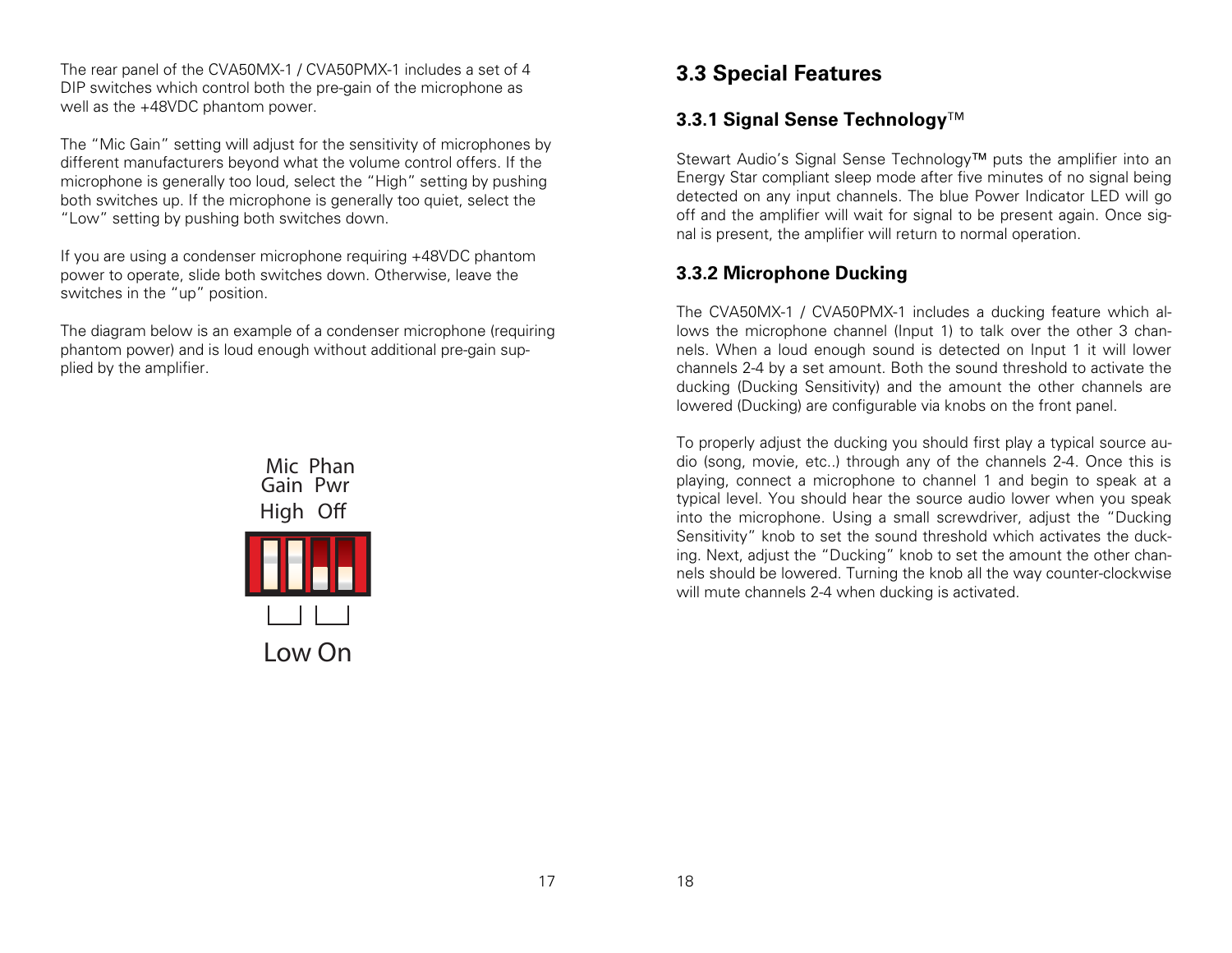# **4 Troubleshooting**

#### **Problem: Power indicator does not turn on.**

**Procedure:** Check that the amplifier is plugged into a live outlet. After you have ensured that it is not a power issue, disconnect any speakers. If the amplifier turns on after a few seconds delay, then the problem is in the output connection. Check wiring and speakers for short circuits.

#### **Problem: No output on one or both channels; Power indicator is lit.**

**Procedure:** Check that level controls are not turned down. Check that input and output connections are secure. Refer to **section 2.5** to ensure that you have properly connected your speakers. Ensure signal present LED is flashing to denote a signal. If there is no signal detected check signal source and that level controls are set high enough.

#### **Problem: Microphone level is too low even after adjusting level knob**

**Procedure:** Refer to **section 3.2.2** to adjust the gain switch on the rear of the amplifier.

#### **Problem: Channels 2-4 cut out while speaking into the microphone**

**Procedure:** This is part of an intended feature calling ducking. Refer to **section 3.3.2** to adjust this to a more acceptable level.

#### **Problem**: **Amplifier overheats and/or shuts off.**

**Procedure:** Review **section 2.3** on proper cooling procedures. Check the signal lights on the front of the amplifier to see if the signal is overdriving (the Clip light flashes red frequently). Overdriving the amplifier for extended periods of time can cause a thermal shutdown.

# **4 Troubleshooting (Cont.)**

#### **Problem: Output sound is distorted or cracking.**

**Procedure:** Check all cables for damage or loose connections and reduce the gain on the input signal at the mixer or preamp level. Replace the cables and loudspeakers temporarily to see if this resolves the problem. If problem still exists, contact your Authorized Dealer for service.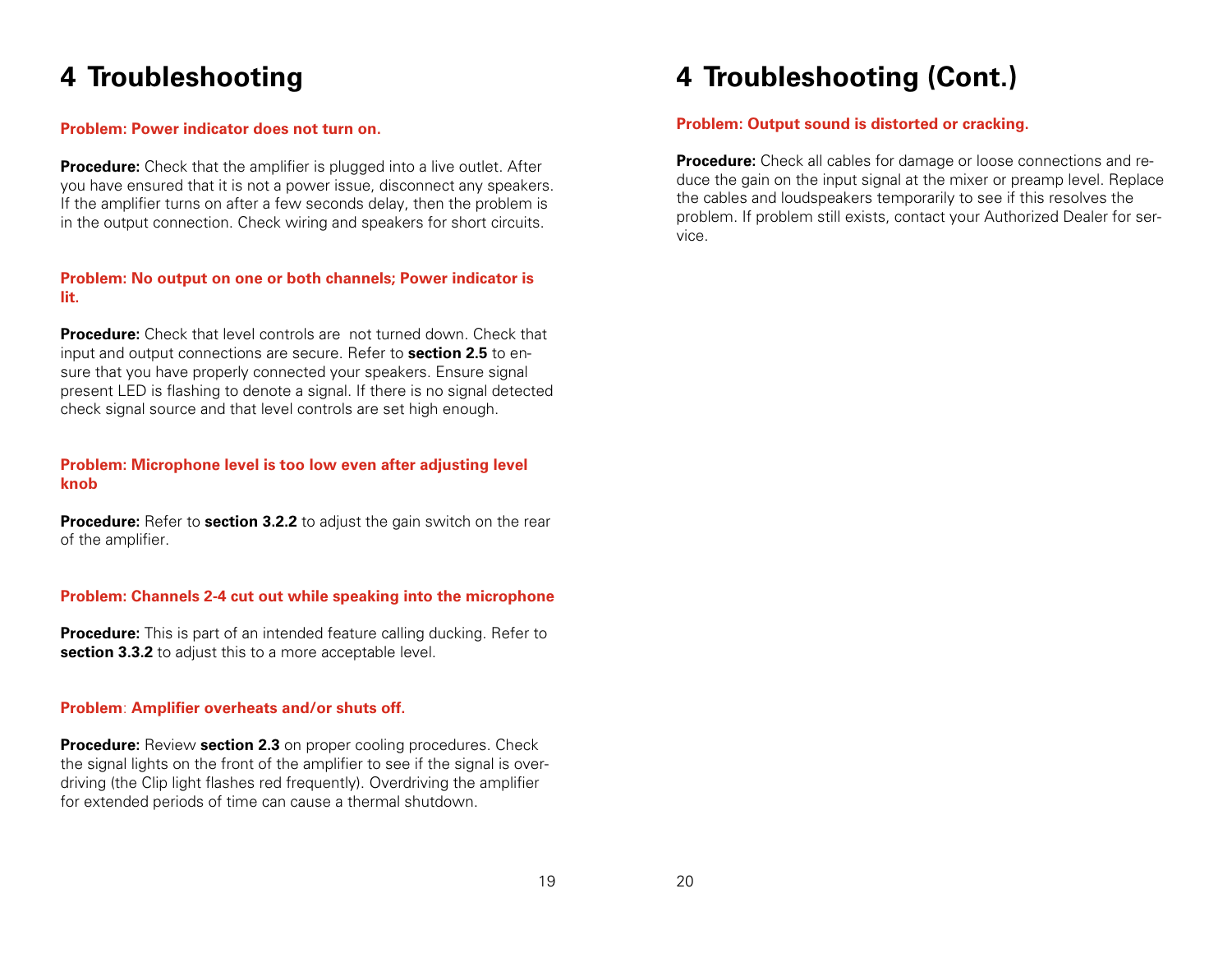# **5 Technical Specifications**

#### **Maximum Output**

| 25V/70V/100V                           | $50W \times 1$                                        |
|----------------------------------------|-------------------------------------------------------|
| 4/8 Ohm                                | $25W \times 2$ or $50W \times 1$                      |
| <b>Frequency Response (Full Power)</b> | 100Hz-20kHz                                           |
| Bandwidth +/- 3.0dB                    | 80Hz-30kHz                                            |
| THD+N                                  | <0.1% at 1W                                           |
| <b>Signal to noise ratio</b>           | >90dB                                                 |
| <b>Remote Volume Control</b>           | $0-10$ VDC                                            |
| <b>Remote Muting</b>                   | <b>Contact Closure</b>                                |
| <b>Microphone Ducking</b>              | 0 to -90dB (Adjustable)                               |
| <b>Phantom Power</b>                   | +48VDC (Switchable)                                   |
| <b>Input Sensitivity of Mic Input</b>  | 0dB (1V) or -30dB (30mV)                              |
| <b>Input Sensitivity of Inputs 2-4</b> | 0dB (1V)                                              |
| <b>Standard Voltage Gain</b>           | 40x (32dB)                                            |
| <b>Input Impedance</b>                 | 10kOhms                                               |
| <b>Standby, Idle, 1/8 Power Draw</b>   | .005/.01/.15 Amps                                     |
| <b>Class</b>                           | D                                                     |
| <b>Input Connectors</b>                | Mic (3-pin Euroblock), RCA,<br>3.5mm, 3-pin Euroblock |
| <b>Output Connectors</b>               | Euroblock                                             |
| <b>Power Supply</b>                    | External in-line 48VDC                                |
| Cooling                                | Convection-cooling (No fans)                          |
| <b>Controls</b>                        | 4 Level knobs, 1 Master, Ducking                      |
| <b>LED Indicators</b>                  | 1.25in (3.2cm)                                        |
| <b>Construction</b>                    | 4.35in (11.1cm)                                       |
| Dimensions (H, W, D)                   | 3.2in (8.1cm)                                         |
| Weight                                 | 0.37bs (0.16kg)                                       |

# **6 Warranty Information**

## **6.1 Warranty Summary**

All Stewart Audio amplifiers and accessories, unless excluded in this summary, are covered by a 3-year limited warranty on parts and labor from the data of purchase. In order to be eligible for warranty repairs, the amplifiers and accessories must have been purchased through an authorized Stewart Audio dealer and submitted by the original purchaser. This warranty is only valid in the country in which the amplifier was purchased.

#### **6.1.1 Eligibility Requirements.**

Stewart Audio warrants against all malfunctions which come as a result of component or manufacturer defect. The amplifier is also covered from all failures which arise during the warranty period (3 years from date of purchase) that are not a result of misuse. The following actions will void your warranty:

- The power cord or AC plug has been damaged through misuse.
- The amplifier has been exposed to moisture or extreme temperatures.
- The amplifier has been dropped, items have been dropped on the amplifier, or the enclosure has been damaged.
- The amplifier has been opened by the operator.
- The amplifier was improperly packaged when sending to the factory for repair, resulting in damage.
- Any of the precautions or instructions found in this manual were not followed.

Damages resulting to the amplifier which are not covered under this warranty can be factory-repaired at cost to the customer. Use the contact information below to initiate the repair process.

## **6.2 Return Procedure**

This section includes the return procedures which must be followed in order to prevent processing delay or cost to the customer. Please read the entire section before contacting Stewart Audio for returns.

21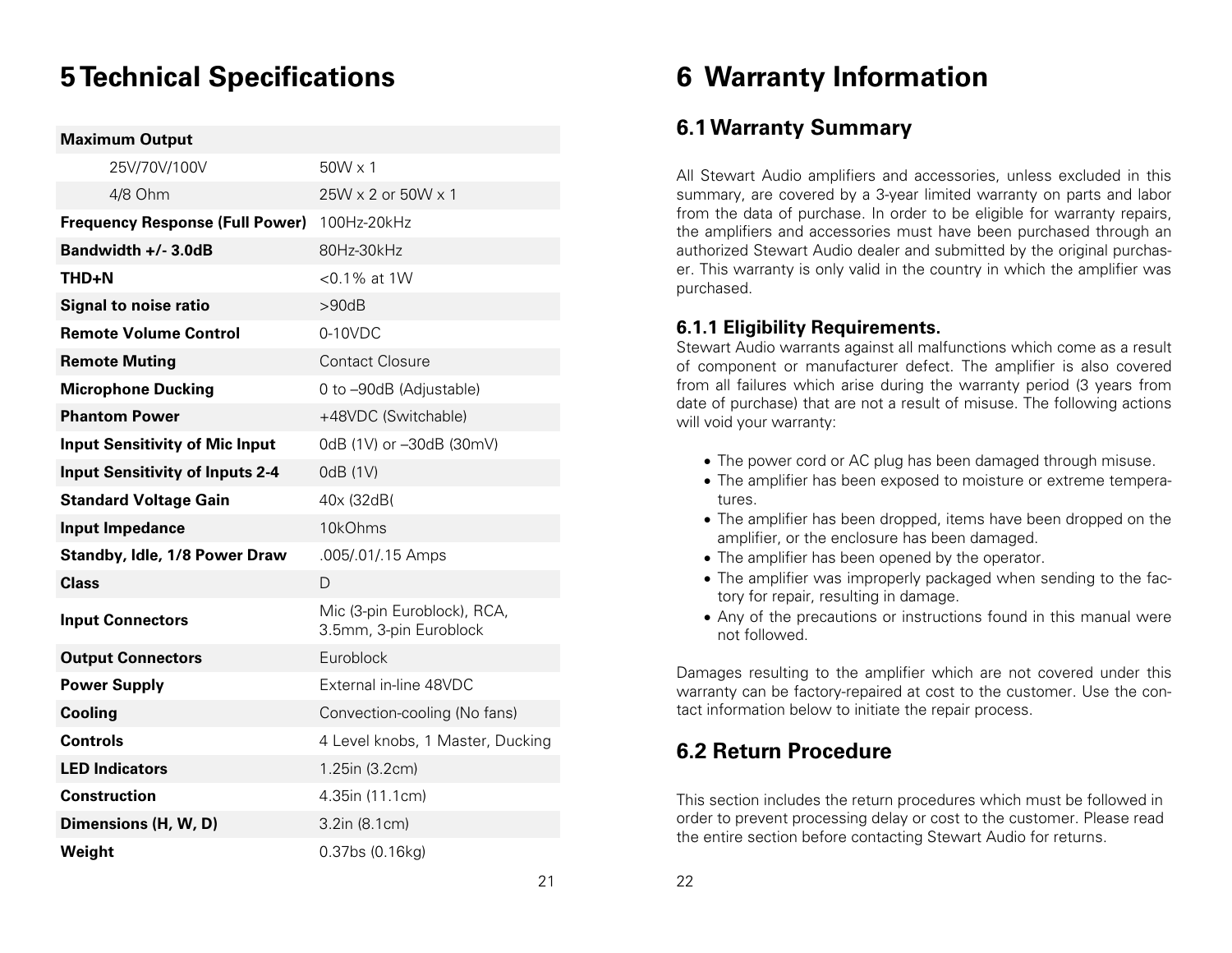#### **6.2.1 Return Authorization Number**

All returns to the factory for service must be accompanied by a Return Authorization (RA) number. One can be obtained by contacting Stewart Audio at (209) 588-8111 or via e-mail at support@stewartaudio.com.

#### **NOTE: Any defective products received without an RA number will be returned to sender at their expense.**

If Stewart Audio is unable to contact the sender in 14 days, the merchandise will be considered scrap and may be disposed of.

## **6.2.2 Shipment Instructions**

If Stewart Audio requests that you ship the defective product back to their service center, please refer to the guide below. To ensure prompt warranty service, be sure to follow all instructions.

- 1. Return Authorization (RA) is required for product being sent to the factory for service.
- 2. See packing instructions in **section 6.2.3.**
- 3. Ship the defective product using a method which provides for order tracking or order confirmation. The service center is located at the following address:

Stewart Audio 14397 Cuesta Court Suite D1 Sonora, CA 95370

- 4. Use a bold black marker and write the RA number on three sides of the box.
- 5. Record the RMA number for future reference. The RA number can be used to check the repair status.

### **6.2.3 Packaging Instructions**

Should Stewart Audio request that you ship your product to their service center, these instructions must be followed in order to ensure safe delivery. If they are not followed, Stewart Audio assumes no responsibility for damaged goods and/or accessories that are sent with your unit.

### **6.2.3 Packaging Instructions (cont.)**

- 1. Please write the RA number on three sides of the box. Include the Stewart Audio RA number inside the box and a brief description of the problem.
- 2. Do not ship any accessories (manuals, cords, hardware, etc.) with your unit. These items are not needed to service your product. Stewart Audio will not be held responsible for these items if they are returned with the amplifiers.
- 3. When shipping your amplifier, it is important that it has adequate protection. We recommend you use the original packing material when returning the product for repair. If you do not have the original box, see number 4.
- 4. If you provide your own shipping pack, the minimum recommended requirements for materials are as follows:
	- a. 275 P.S.I. burst test, Double-Wall carton that allows for 2 inch solid Styrofoam on all six sides of unit or 3 inches of plastic bubble wrap on all six sides of unit.
	- b. Securely seal the package with an adequate carton sealing tape.
	- c. Do not use light boxes or "peanuts".

#### **NOTE: Damage caused by poor packaging will not be covered under warranty.**

### **6.2.4 Estimate Approval**

An estimate for all non-warranty repairs will be provided to the customer once the unit has been shipped to the factory. The customer is responsible to approve this estimate within 7 days. If the repairs are not approved within 14 days, Stewart Audio reserves the right to consider the unit scrap and may discard it.

## **6.2.5 Payment of Non-Warranty Repairs**

Payment for non-warranty repairs must be submitted to Stewart Audio before the product will be returned to the customer.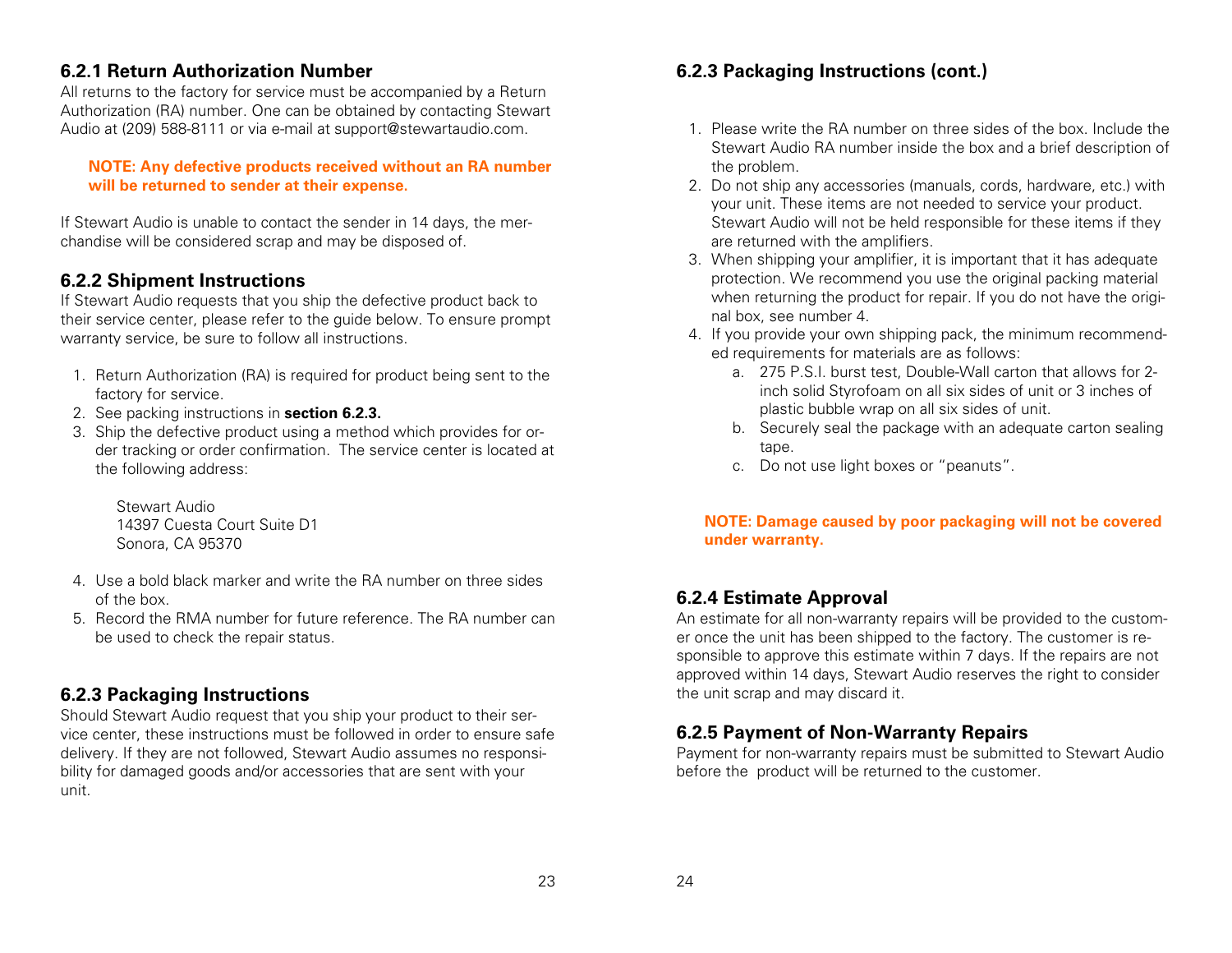# **7 Accessories**

The following accessories are available from Stewart Audio for your amplifier.

All part numbers shown are Stewart Audio Part Numbers.

#### **Mounting Brackets**

AV-POLE Pole-mount bracket for compact amplifiers

AV-BRACKET Universal mounting bracket for compact amplifiers

#### **Connection Adapters**

- ADPT-RCA Mono Female RCA to male Euroblock.
- ADPT-SUMRCA Stereo Female RCA to male Euroblock.
- ADPT-SUM35 Stereo Female 3.5mm to male Euroblock

#### **Wall Plates**

- WP-RVC-B Wallplate with 10k potentiometer and knob for remote volume control (Black)
- WP-RVC-A Wallplate with 10k potentiometer and knob for remote volume control (Aluminum)

## **To purchase these accessories or to see the full Stewart Audio product lineup, visit us at:**

## **www.stewartaudio.com**

# **8 Notes**

# **For Your Record**

In the spaces provided below, record the model and serial number located at the rear of your amplifier.

Model No. \_\_\_\_\_\_\_\_\_\_\_\_\_\_\_\_\_\_\_\_\_\_\_\_\_\_\_\_\_\_\_\_\_\_\_\_\_\_\_\_

Serial No. 2008 2009 2009 2009 2009 2009 2010 2020 2031 2040 2051 2052 2053 2054 2056 2057 2058 2059 2059 205

Purchase Date \_\_\_\_\_\_\_\_\_\_\_\_\_\_\_\_\_\_\_\_\_\_\_\_\_\_\_\_\_\_\_\_\_\_\_\_\_

Retain this information for future reference.